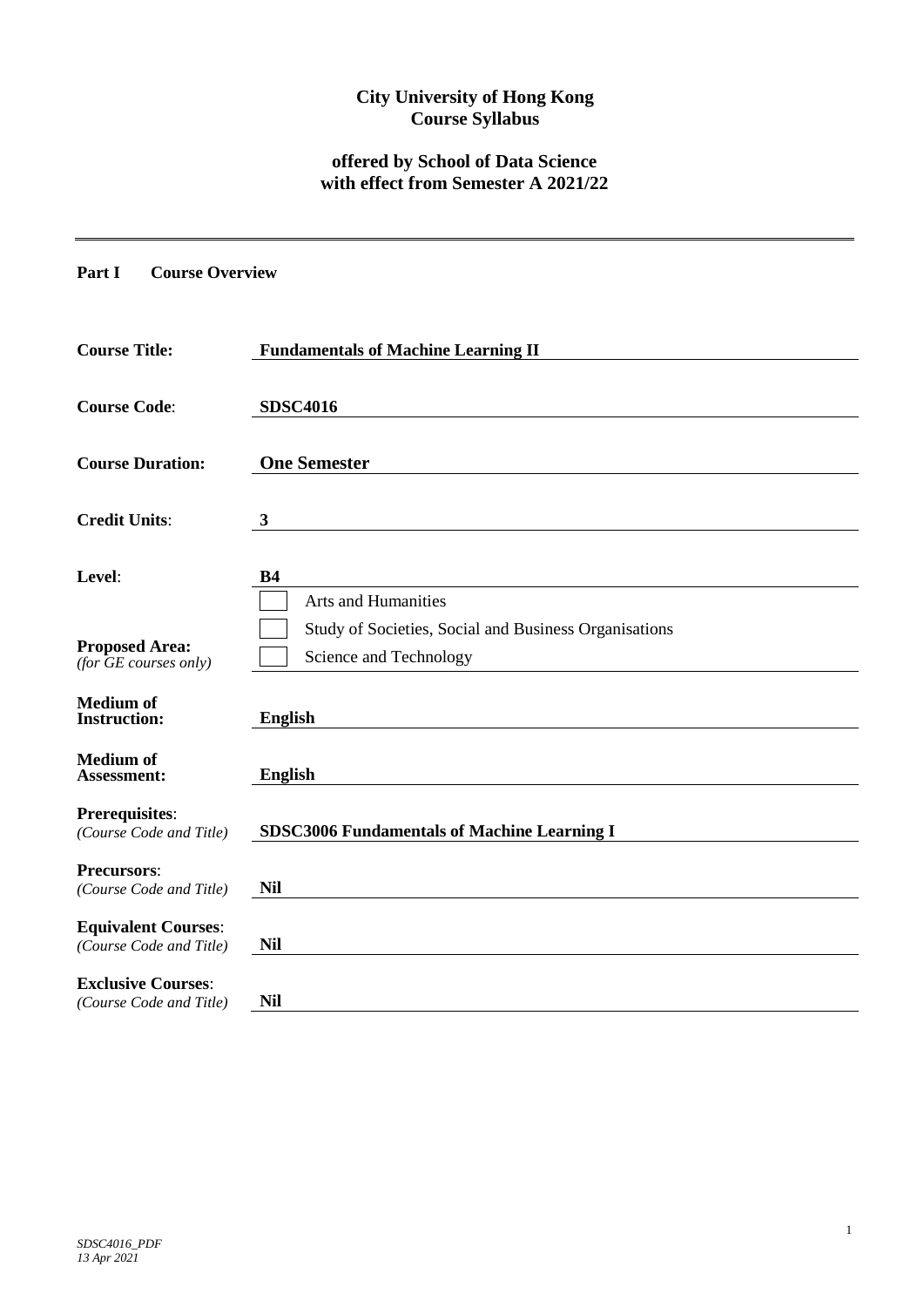## **Part II Course Details**

## **1. Abstract**

*(A 150-word description about the course)*

This elective course provides students who have the basic foundations of machine learning with an intensive studies of advanced machine learning techniques for data science. Topics include linear model selection and regularization, kernel-based methods and kernel tricks, model assessment and selection, neural network models and computational learning theory.

## **2. Course Intended Learning Outcomes (CILOs)**

*(CILOs state what the student is expected to be able to do at the end of the course according to a given standard of performance.)*

| No. | $CLOS$ <sup>#</sup>                                                                                               | Weighting*<br>(i f)<br>applicable) | Discovery-enriched<br>curriculum related<br>learning outcomes<br>(please tick where |    |    |
|-----|-------------------------------------------------------------------------------------------------------------------|------------------------------------|-------------------------------------------------------------------------------------|----|----|
|     |                                                                                                                   |                                    | A1                                                                                  | A2 | A3 |
| 1.  | understand advanced machine learning techniques for data<br>science                                               | 20%                                | $\sqrt{}$                                                                           |    |    |
| 2.  | state clearly various learning tasks and select appropriate<br>advanced machine learning methods                  | 20%                                | $\mathcal{N}$                                                                       |    |    |
| 3.  | apply advanced machine learning algorithms and error<br>analysis to typical datasets                              | 30%                                | $\sqrt{}$                                                                           | N  |    |
| 4.  | solve some practical problems in data science by advanced<br>machine learning techniques and statistical analysis | 30%                                | $\mathcal{N}$                                                                       | N  |    |
|     | $*$ If $\ldots$ ; Line is essentially CILOs demonstrated all $\ldots$ 1000/                                       | 1000'                              |                                                                                     |    |    |

*\* If weighting is assigned to CILOs, they should add up to 100%.* | 100%

*# Please specify the alignment of CILOs to the Gateway Education Programme Intended Learning outcomes (PILOs) in Section A of Annex.* 

*A1: Attitude* 

*Develop an attitude of discovery/innovation/creativity, as demonstrated by students possessing a strong sense of curiosity, asking questions actively, challenging assumptions or engaging in inquiry together with teachers.*

*A2: Ability*

*Develop the ability/skill needed to discover/innovate/create, as demonstrated by students possessing critical thinking skills to assess ideas, acquiring research skills, synthesizing knowledge across disciplines or applying academic knowledge to self-life problems.*

A3: *Accomplishments*

*Demonstrate accomplishment of discovery/innovation/creativity through producing /constructing creative works/new artefacts, effective solutions to real-life problems or new processes.*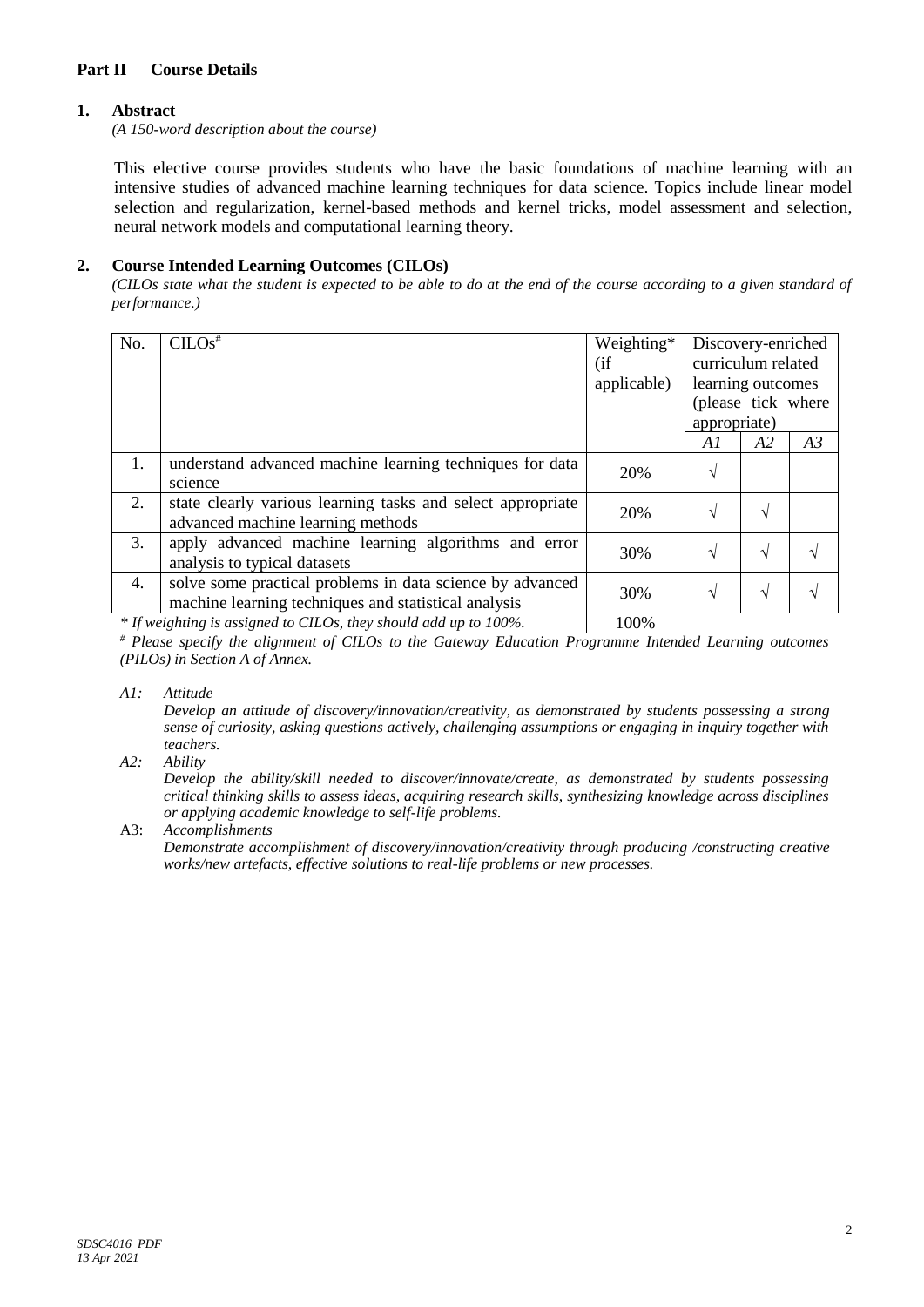# **3. Teaching and Learning Activities (TLAs)**

*(TLAs designed to facilitate students' achievement of the CILOs.)*

| <b>TLA</b>  | <b>Brief Description</b>                      | CILO No. |  |   | Hours/week<br>(if applicable) |                   |
|-------------|-----------------------------------------------|----------|--|---|-------------------------------|-------------------|
|             |                                               |          |  | 3 |                               |                   |
| Lecture     | Learning through <b>teaching</b> is primarily |          |  |   |                               | 39 hours in total |
|             | based on lectures.                            |          |  |   |                               |                   |
| Take-home   | Learning through take-home                    |          |  |   |                               | after class       |
| assignments | assignments is primarily based on             |          |  |   |                               |                   |
|             | interactive problem solving and hand-on       |          |  |   |                               |                   |
|             | computer exercises allowing instant           |          |  |   |                               |                   |
|             | feedback.                                     |          |  |   |                               |                   |

#### **4. Assessment Tasks/Activities (ATs)**

*(ATs are designed to assess how well the students achieve the CILOs.)*

| <b>Assessment Tasks/Activities</b>                               | CILO No. |  |  |   | Weighting* | Remarks |
|------------------------------------------------------------------|----------|--|--|---|------------|---------|
|                                                                  |          |  |  | 4 |            |         |
| Continuous Assessment: 60%                                       |          |  |  |   |            |         |
| Assignments                                                      |          |  |  |   | 30%        |         |
| Midterm                                                          |          |  |  |   | 30%        |         |
| Examination: 40% (24-hour open-book taken-home programming exam) |          |  |  |   |            |         |
| Examination                                                      |          |  |  |   | 40%        |         |
| *The weightings should add up to 100%.                           |          |  |  |   | 100%       |         |

For a student to pass the course, at least 30% of the maximum mark for the examination must be obtained.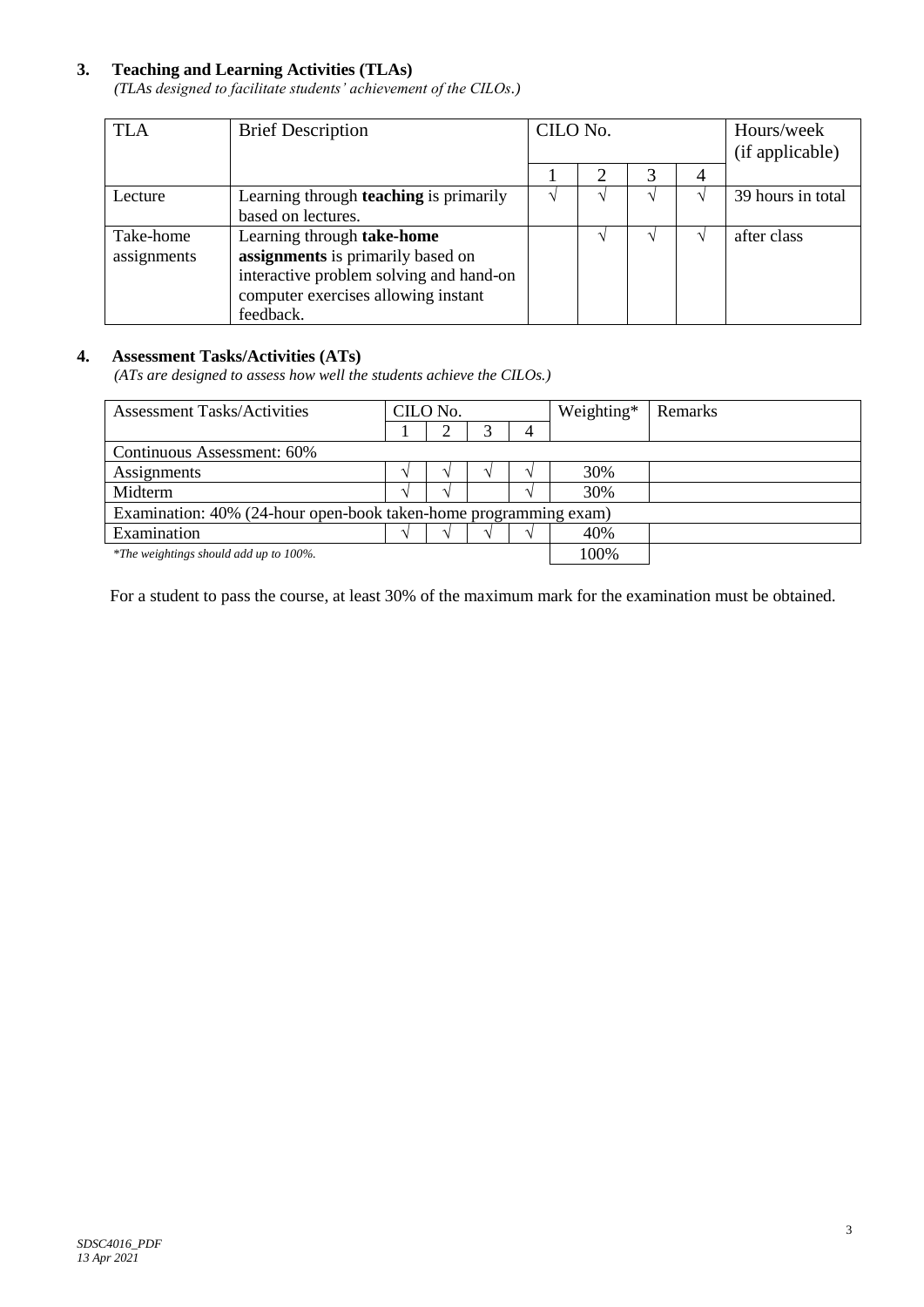# **5. Assessment Rubrics**

*(Grading of student achievements is based on student performance in assessment tasks/activities with the following rubrics.)*

| <b>Assessment Task</b> | Criterion                                                | Excellent     | Good          | Fair          | Marginal | Failure  |
|------------------------|----------------------------------------------------------|---------------|---------------|---------------|----------|----------|
|                        |                                                          | $(A+, A, A-)$ | $(B+, B, B-)$ | $(C+, C, C-)$ | (D)      | (F)      |
| Continuous             | Ability to understand different machine learning methods | High          | Significant   | Moderate      | Basic    | Not even |
| assessment             | and to justify the methods using appropriate theory.     |               |               |               |          | reaching |
|                        |                                                          |               |               |               |          | marginal |
|                        |                                                          |               |               |               |          | levels   |
| Examination            | A 24-hour open-book programming exam are designed to     | High          | Significant   | Moderate      | Basic    | Not even |
|                        | assess students' ability to use Python to implement      |               |               |               |          | reaching |
|                        | appropriate machine learning methods on given datasets   |               |               |               |          | marginal |
|                        | and make accurate predictions.                           |               |               |               |          | levels   |